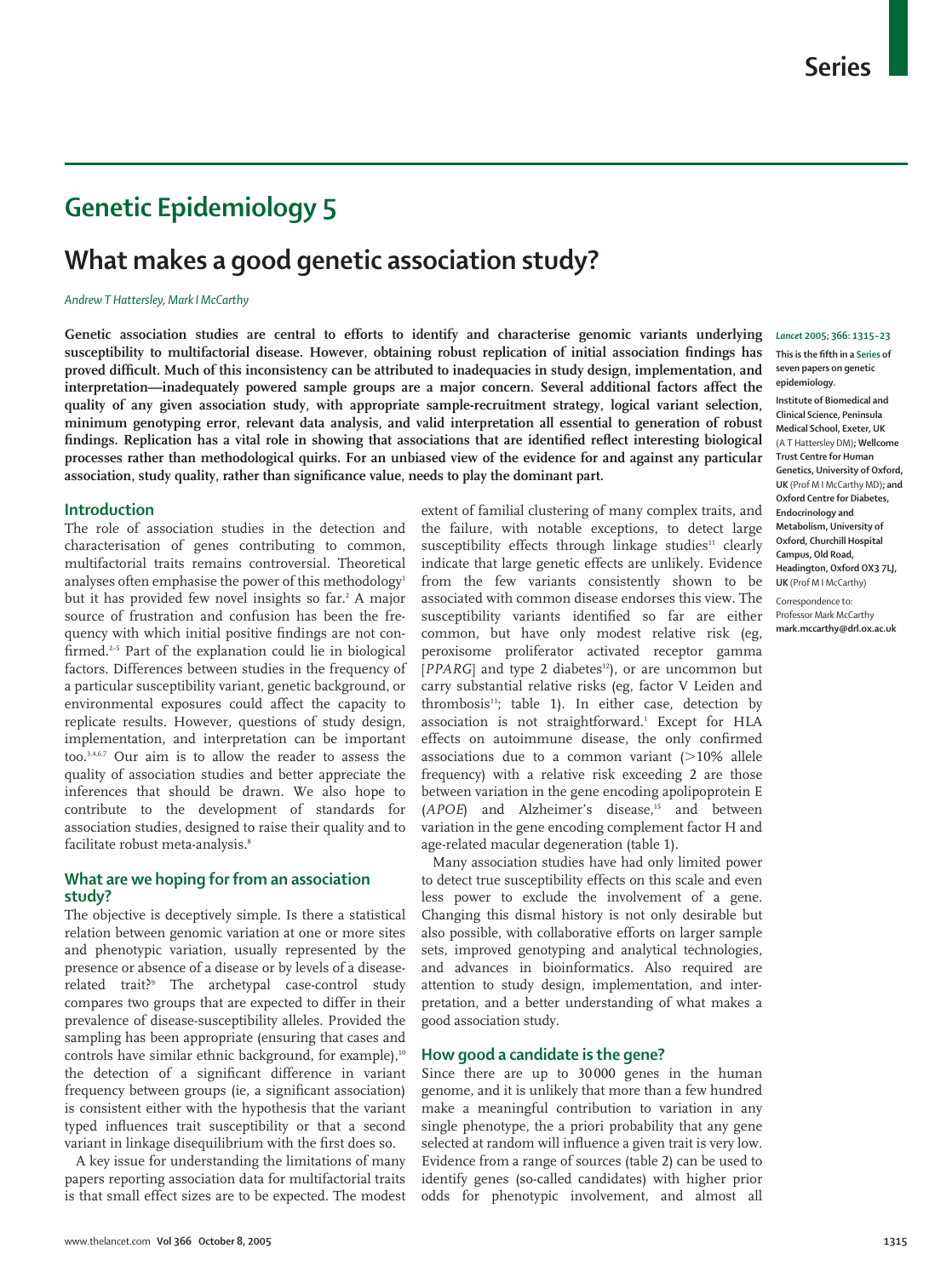|                                  | Gene           | Polymorphism                            | Approximate frequency of<br>disease-associated allele | Approximate odds ratio for<br>disease-associated allele | Reference |
|----------------------------------|----------------|-----------------------------------------|-------------------------------------------------------|---------------------------------------------------------|-----------|
| Thrombophilia                    | F <sub>5</sub> | Leiden Arg506Gln                        | 0.03                                                  | $\overline{4}$                                          | 13        |
| Crohn's disease                  | CARD15         | 3 SNPs                                  | 0.06 (composite)                                      | $4-6$                                                   | 14        |
| Alzheimer's                      | APOE           | e2/3/4                                  | 0.15                                                  | 3.3                                                     | 15,16     |
| Osteoporotic fractures           | COL1A1         | Sp1 restriction site                    | 0.19                                                  | 1.3                                                     | 17,18     |
| Age-related macular degeneration | HF1/CFH        | Tyr402His                               | 0.30                                                  | 2.5                                                     | $19 - 23$ |
| Type 2 diabetes                  | KCNJ11         | Glu23Lys                                | 0.36                                                  | 1.23                                                    | 24        |
| Type 1 diabetes                  | CTLA4          | Thr17Ala                                | 0.36                                                  | 1.27                                                    | 25,26     |
| Graves' disease                  | CTLA4          | Thr17Ala                                | 0.36                                                  | 1.6                                                     | 27        |
| Type 1 diabetes                  | <b>INS</b>     | 5' variable number of<br>tandem repeats | 0.67                                                  | $1-2$                                                   | 28        |
| Bladder cancer                   | GSTM1          | Null (gene deletion)                    | 0.70                                                  | 1.28                                                    | 29        |
| Type 2 diabetes                  | PPARG          | Pro12Ala                                | 0.85                                                  | 1.23                                                    | 12        |

association studies have featured genes selected on these criteria. Prior information of this kind should also inform the interpretation of association findings. It seems reasonable to demand a higher level of statistical evidence for genes with very little supporting biological information before interest is provoked or significance attributed<sup>1,7</sup>

However, assessing candidacy is a notoriously imprecise art. Poor understanding of the molecular mechanisms underlying most complex traits (itself one of the main justifications for gene discovery efforts) means that the prior odds associated with any given gene can rarely be calculated precisely. Also, many of the methods listed in table 2, especially if used in isolation, are not very good at picking out true susceptibility genes.33 Furthermore, detection of a true association demands not only that the gene product be involved in pathways relevant to the development of the trait of interest but also that the gene contains variants capable of influencing its regulation or function.

## **How strong is the case for the genetic variants that have been typed?**

To guarantee detection of all possible disease-associated variants at a given gene it would be necessary to examine, in large samples, every base at which variation might conceivably alter gene function or expression. Only then could we be confident that an association had not been missed just because the wrong markers had been typed.6 This pursuit of perfection is, for the time being at least, unrealistic: genotyping remains too expensive to examine many hundreds of variants in several thousand people for every gene of interest. So choices have to be made, and the strategy used to define the subset of variants to be typed has a substantial effect on the power and quality of the study. Greater understanding of genomic variation has allowed more logical choices. Nevertheless, variant selection is always a pragmatic compromise.

There are two complementary approaches to the selection of variants. Tagging exploits the extensive

|                   | Explanation                                    | Advantages                                    | Disadvantages                                   | <b>Examples</b>                                |
|-------------------|------------------------------------------------|-----------------------------------------------|-------------------------------------------------|------------------------------------------------|
| Biology           | Function of protein encoded is implicated      | Good when pathophysiology known               | Less good when primary pathophysiology          | Factor V Leiden in thrombophilia <sup>13</sup> |
|                   | in biology of disease or trait                 | (eq, autoimmune disease or thrombophilia)     | unknown (eq, hypertension or type 2 diabetes)   |                                                |
| Pharmacology      | Gene encodes protein implicated in             | Evidence that modification of pathway by      | Treatment might not act on aetiological         | PPARG in type 2 diabetes <sup>12</sup>         |
|                   | mechanism of action of disease-modifying       | small molecules can influence trait suggests  | pathway                                         |                                                |
|                   | or trait-modifying drug                        | that genetic variation could do likewise      |                                                 |                                                |
| Animal models     | Identification of genes influencing related    | Provides clear functional links between gene  | Species differences in physiology and in        | ApoAV and hypertriqlyceridaemia <sup>30</sup>  |
|                   | traits in animal models offers candidates for  | dysfunction and whole body phenotype          | patterns of genetic variation                   |                                                |
|                   | testing in man                                 |                                               |                                                 |                                                |
| Monogenic or      | Genes in which rare mutations lead to          | Rare monogenic disorders establish the gene   | Lack of an appropriate monogenic disease        | Monogenic diabetes and type 2                  |
| syndromic forms   | monogenic or syndromal forms of disease        | has a critical function and indicates lack of |                                                 | diabetes (review <sup>31</sup> )               |
| of disease        | also show common genetic variation             | compensation or plasticity                    |                                                 |                                                |
|                   | that predisposes to polygenic disease          |                                               |                                                 |                                                |
| Positional        | Genome-wide scans for linkage or association   | Genes that account for reproducible linkage   | Regions of interest defined by linkage remain   | APOE and Alzheimer's disease <sup>15</sup>     |
| information       | could indicate regions with a high probability | peaks in genome scans probably represent      | large. Linkage studies are usually underpowered |                                                |
|                   | of containing a susceptibility gene            | major susceptibility genes                    | and will not detect all susceptibility genes    |                                                |
| Prior association | Previous studies showing association with a    | Previous positive studies can give some of    | Caution is needed: initial association studies  | PPARG, KCNJ11, CAPN10 in type 2                |
| data              | gene or a meta-analysis of previous studies    | the strongest prior knowledge for             | generally overestimate the effect size of the   | diabetes <sup>12,24,32</sup>                   |
|                   | indicate that variation in the gene probably   | examining a gene                              | variant tested                                  |                                                |
|                   | has an aetiological role                       |                                               |                                                 |                                                |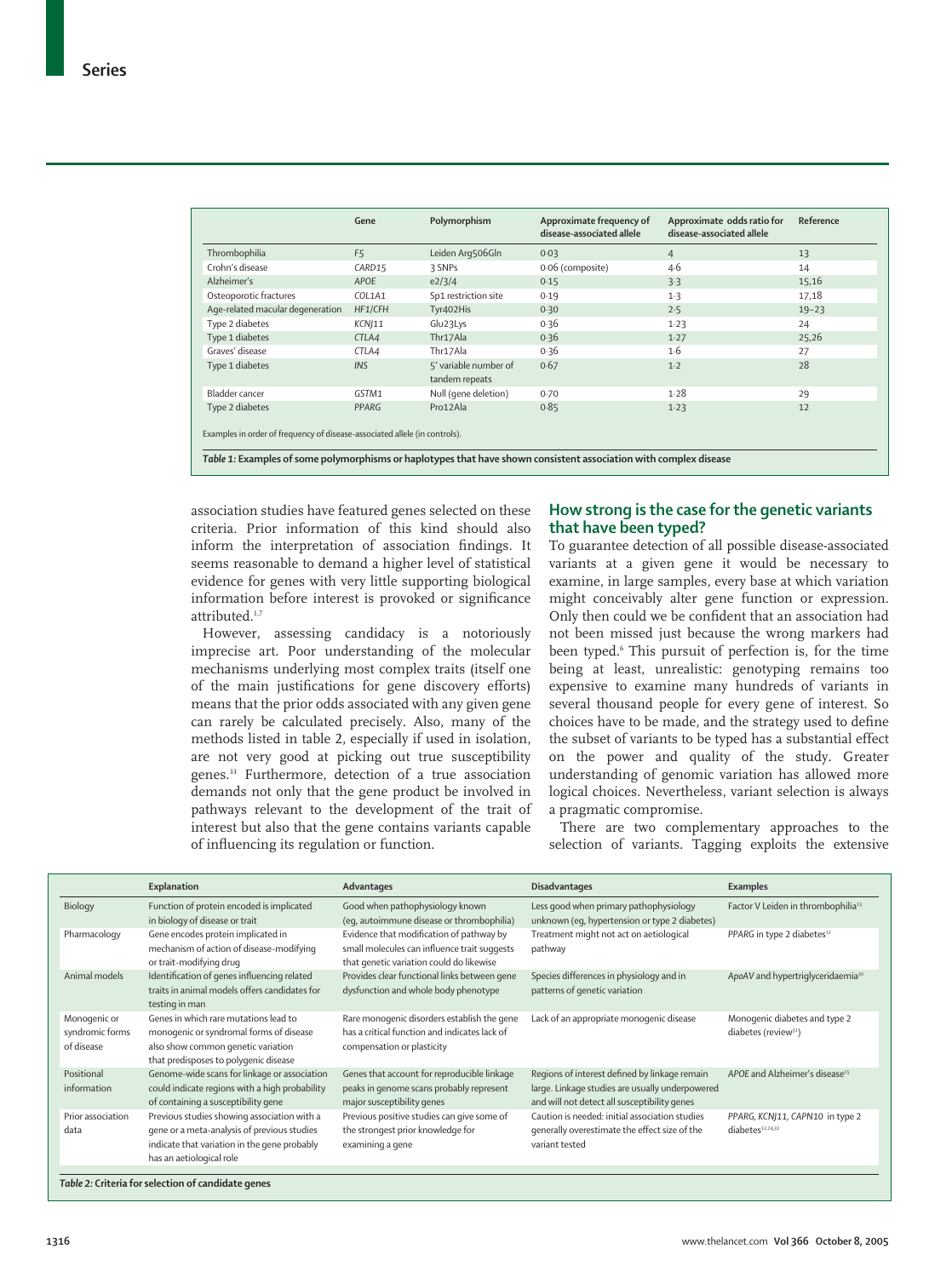linkage disequilibrium in many parts of the genome. By typing a subset of variants that captures a disproportionate amount of the information in common regional haplotypes, it should be possible to maintain power while making considerable savings in genotyping<sup>34</sup> (see earlier paper in this series<sup>9</sup>). In its most conservative form, tagging simply avoids redundant typing of sets of variants that are in complete linkage disequilibrium with each other. Strategies for more subtle selection of tags are slowly emerging.<sup>35</sup> Whether such tag single nucleotide polymorphisms (SNPs) also have intrinsic biological merit as markers for complex trait susceptibility variants remains unresolved.<sup>36-38</sup> Advocates of the common disease, common variant hypothesis argue on theoretical<sup>38</sup> and empirical<sup>2</sup> grounds that many of the alleles affecting susceptibility to common complex traits will themselves be common. If so, then the typing of regional tag-SNPs that are selected specifically to capture such common genomic variation should provide an efficient approach for detecting complex trait susceptibility alleles.<sup>6,39</sup>

The second approach incorporates assessments of the likely functional effect of variation within a gene or region of interest. Those variants judged most likely to influence gene expression or function (irrespective of their correlation with local haplotype structure)<sup>40</sup> are then prioritised. Unfortunately, predicting the functional credentials of most variants remains extremely difficult. Non-synonymous coding variants those that alter the aminoacid sequence in the gene product—are obvious targets, but assessment of the potential regulatory effect of intronic variants or those lying several kb upstream of a gene remains poor.<sup>41</sup> One critical issue is the need to define the extent of the regulatory elements influencing a given gene. Reports of association between haplotypes surrounding the betacell promoter of the *HNF4A* gene and type 2 diabetes highlight the difficulties.<sup>42,43</sup> This promoter, which lies 46 kb upstream of the coding region, was identified a decade after delineation of the coding sequence.<sup>44,45</sup> Cross-species sequence comparisons to identify conserved non-coding sequences that are likely to represent regulatory elements<sup>46</sup> and high-throughput experimental methods for defining sites of gene regulation<sup>47</sup> promise to aid both variant selection and subsequent interpretation.

Until such methods are established, much weight will be placed on the detailed functional assessment of those variants for which there is some preliminary evidence for association. It is certainly reasonable to argue that a functional effect provides biological corroboration, enhancing the probability that the statistical association is genuine, but such findings need careful interpretation. First, in-vitro functional studies have intrinsic limitations: it can be hard to know how to interpret results that suggest that the functional effects of a given variant are only evident in particular cell-lines, under particular experimental conditions, by particular investigators. Second, allelic variation in expression is likely to be present in most genes.<sup>48</sup> Thus, evidence that a particular variant affects the expression of a gene will add little to a questionable association finding, especially without any evidence that differential expression of the gene can be causally related to the trait of interest.

Concerns about SNP selection become more relevant as researchers begin genome-wide scanning for association.49 For a comprehensive survey of the genome, hundreds of thousands of SNPs will need to be typed. Studies on this scale are increasingly feasible<sup>50</sup> but serious questions remain over SNP selection, marker density, and study design. One point of debate is the merit of focusing whole genome coverage around exonic SNPs.<sup>50</sup> Such a strategy should capture common variation in and around transcribed sequences well but variants within the regulatory sequence will be poorly represented. Until the relative importance of variation in transcribed and regulatory sequences in multifactorial trait susceptibility becomes clearer, a full assessment of the costs and benefits of exon-centric scanning strategies is not possible. Of course, with further advances in genotyping, difficult decisions about SNP selection will no longer have to be made.

#### **How appropriate are the samples typed?**

As in conventional epidemiology, the prospective cohort study is often regarded as the gold standard. Although cohort studies can measure risk at the population level, and therefore remain essential for genetic epidemiologists, they are usually not efficient for the initial stages of gene discovery. Unless the disease is very common, the study samples generated will have far fewer individuals with disease than without, and the nested case-control samples that emerge will often be small. Furthermore, the unselected nature of the cases could compromise power, especially when compared with samples that are deliberately enriched for genetic aetiology and disease homogeneity. A meta-analysis of the relation between variation at *IRS1* (encoding insulin receptor substrate-1, a key intermediate in insulin signalling) and type 2 diabetes reported that the association was restricted to people from hospital clinics and was absent in population cohorts.<sup>51</sup> Given these limitations, the case-control study remains the mainstay of genetic association studies, and the most important issues relate to choice of the two study groups.

In many ways, selection of cases is the easier task, because clinical presentation facilitates recruitment. However, researchers have to make several crucial decisions, explicitly or implicitly, that could influence study outcome. One decision relates to characterisation of cases: is it better to have many less well-characterised cases, accepting that some misclassification and heterogeneity is inevitable, or to aim for phenotypic homogeneity at the cost of reduced sample size?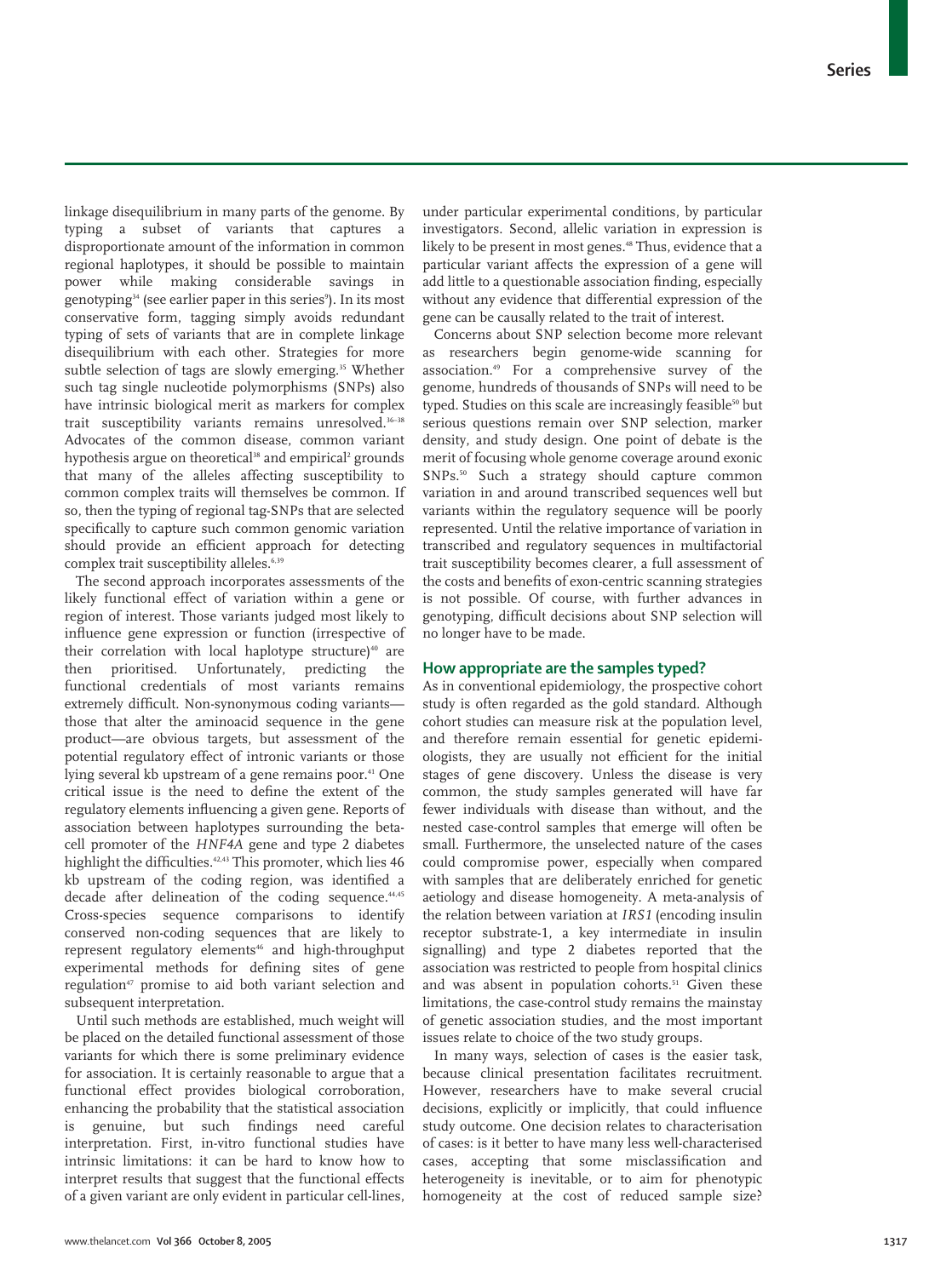|                               | Frequency of susceptibility allele in controls |        |       |       |       |      |  |
|-------------------------------|------------------------------------------------|--------|-------|-------|-------|------|--|
| $\gamma$ (allelic odds ratio) | 1%                                             | 5%     | 10%   | 20%   | 30%   | 40%  |  |
| $1-1$                         | 221927                                         | 46434  | 24626 | 13987 | 10759 | 9505 |  |
| $1-2$                         | 58 177                                         | 12 217 | 6509  | 3730  | 2896  | 2581 |  |
| 1.3                           | 27055                                          | 5702   | 3051  | 1763  | 1380  | 1240 |  |
| 1.5                           | 10604                                          | 2249   | 1213  | 712   | 566   | 516  |  |
| 2.0                           | 3193                                           | 687    | 377   | 229   | 188   | 177  |  |
| $4-0$                         | 598                                            | 134    | 78    | 52    | 46    | 47   |  |

Calculations assume multiplicative effect on disease risk (ie, homozygous susceptibility genotype has penetrance that exceeds that of heterozygote by factor  $\gamma$ , the genotype relative risk, and that of wild-type homozygote by  $\gamma^2$ ). Under such model, each allele has independent effects on disease risk, and allelic odds ratio is also equal to  $\gamma$ . Sample sizes presented are total number of cases needed in case control study where controls are present in equal numbers. These sample size derivations assume bestcase scenario in which susceptibility variant itself (or a perfect proxy) has been typed.

*Table 3:* **Approximate sample sizes necessary to detect significant association (power=90%, two-sided =0·001) by effect size and allele frequency for predisposing allele**

> Unfortunately, no general answer is possible: the correct strategy depends on disease-specific and study-specific factors, which are both known (eg, cost and specificity of the phenotyping tools used) and unknown (the genetic architecture of the condition). More useful might be selection of cases that are likely to be enriched for genetic susceptibility. There are good reasons to expect selection based on strong family history<sup>52</sup> or early age of onset<sup>53</sup> to increase the difference in frequency of susceptibility alleles between cases and controls and, for a given sample size, to improve power. When searching for associations within regions known to be linked to the disease of interest, this difference can be further heightened by selecting on the family-specific evidence for linkage and by use of allele-sharing information to select family members showing maximum sharing with other affected relatives.<sup>54</sup> However, although careful selection of cases (and controls) should provide a valid test of association with improved power, reliable estimation of population-based parameters (relative risk, population attributable risk) is not possible with extreme samples and will need population-based cohorts. Thus, although there is no universally correct recipe for case selection, the decisions taken by investigators can affect study power, and often in unpredictable ways. This fact could help explain some inconsistencies in outcome between studies.<sup>51</sup>

> Selection of controls has been extensively discussed.6,7,10 Controls must be selected from the same population as cases, or genomic control methods must be used to correct for any latent population stratification.<sup>9,55</sup> Selection by phenotype or by age remains controversial. Compared with population controls (a sample judged to be representative of the population from which the cases were drawn), use of hypernormal controls (such as older people known to be free of the disease of interest), would be expected to improve power by increasing the difference in susceptibility allele frequency between cases and controls. However, this benefit is usually not substantial,7 and can easily be outweighed by the costs of defining a hypernormal population (the need to

phenotype people for disease status, the potential for inadvertent selection for other phenotypes such as survivor effects). One favoured option is the use of large control cohorts of clear provenance, often nationally representative. One such example is the UK 1958 birth cohort, composed of individuals born in a single week during March 1958, for which extensive longitudinal phenotype data are available. Such cohorts can provide controls for studies in a wide range of diseases, though survivor bias becomes a concern where the mean age of cases differs appreciably from that of the control cohort. There are important benefits associated with building up a large body of genotype, phenotype, and quality-control data for a single control cohort. A later paper in this series considers family-based association resources as an alternative source of controls.<sup>56</sup>

## **Is the study size large enough?**

The key determinant of quality in an association study is sample size.<sup>3</sup> With the remote chance of finding common genes with large effects, studies must be powered to detect variants that are common—but have low relative risk—or rarer—but with higher relative risk—which means samples sizes of thousands (table 3). Rare variants with low relative risks are largely beyond the reach of genetic epidemiology because of the massive sample size that would be needed.<sup>57</sup> These calculations assume that the susceptibility variant itself (or a marker in complete linkage disequilibrium) has been typed, which is a best-case scenario. The apparent success in identifying interesting associations with studies much smaller than would be implied by table 3 might suggest that these calculations are too pessimistic. However, small initial studies rarely find the correct result, $3$  and even when they do are likely to overestimate the true effect size.<sup>2,58</sup>

What are the practical implications of these sobering calculations? It is hard to make any case for doing even preliminary studies on small samples. If such an underpowered study generates positive findings, those will need to be replicated in a second, ideally larger, sample. The need for large studies $12$  is fuelling the emphasis on national and international collaborations. Ideally, to avoid concerns that investigators have rushed to press once promising results have been identified, groups with access to multiple cohorts should type and report on all available samples when publishing positive results. However, large sample size alone is no guarantee of validity. Increasing size reduces sampling error but carries an increased danger of false positives as hypothesis testing becomes highly sensitive to the consequences of small bias effects due, for example, to population stratification.<sup>59</sup>

## **How good is the genotyping?**

Most association studies assume implicitly that the genotypes are accurate. However, even with the best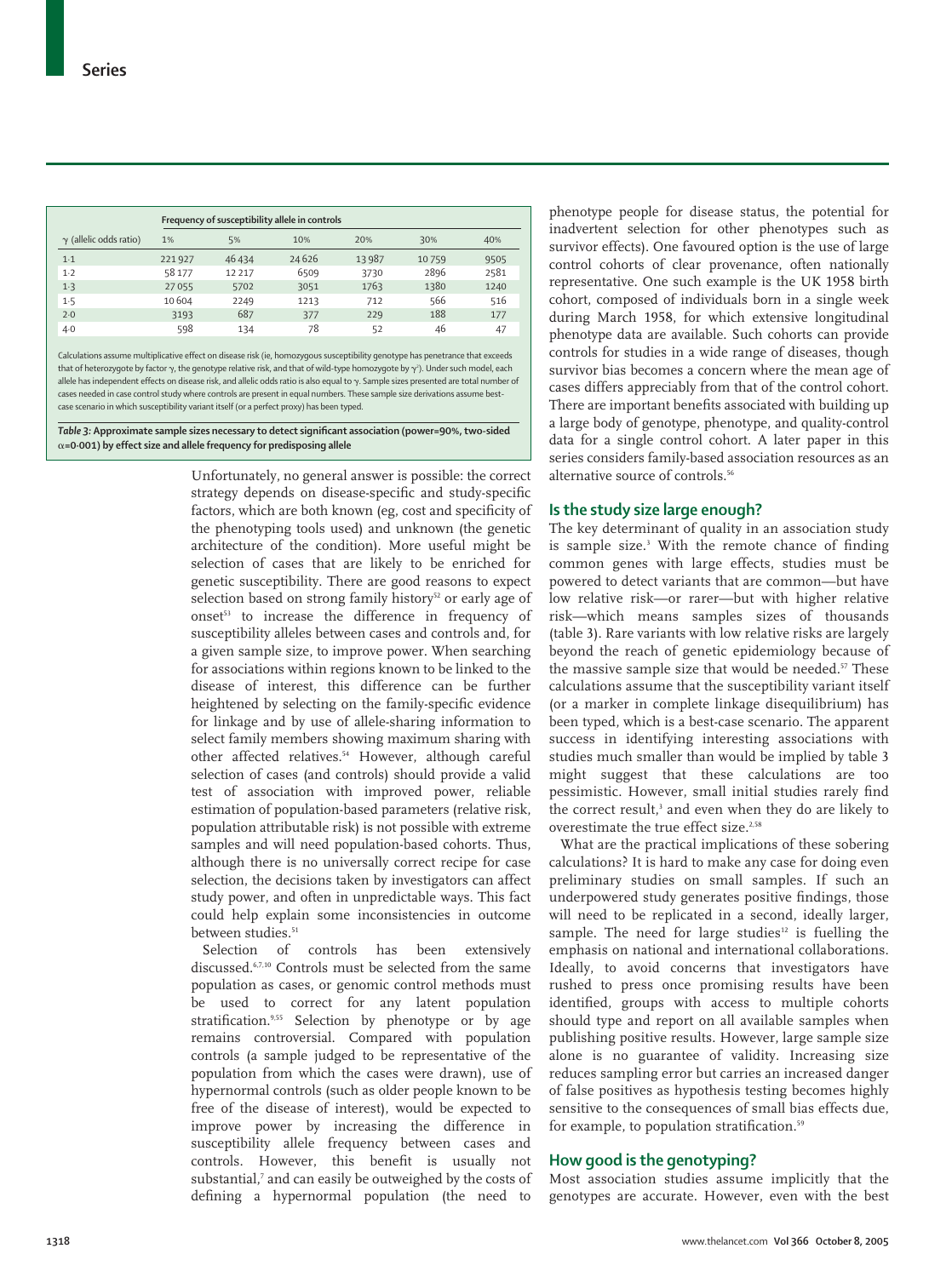methods, some assays will be unreliable; and the accuracy of earlier genotyping methods (on which much of the current published work is based) will have been even worse. Historically, few journals have required authors to report the steps taken to limit and assess genotyping error rates or the performance characteristics of their assays (by contrast with data routinely demanded for biochemical assays). Authors rarely admit to residual errors in their data, so readers have little information on which to assess the effect of genotyping error. Even well-regarded laboratories that use powerful new technologies assessed under ideal conditions report error rates close to 1% (and SNPspecific error rates up to  $3\%$ ),<sup>60</sup> so error rates of a few percent are not atypical.<sup>61</sup>

Most interest has focused on the extent to which random genotyping error reduces the power to detect true case-control differences.62,63 For example, each 1% rise in genotyping error might require sample size to increase by 2–8% to maintain constant type I and type II error rates.<sup>63</sup> Random error rates of a few percent therefore have an appreciable, though not calamitous, effect on power. Of greater concern are situations in which systematic genotyping error increases the danger of a wrongly attributed association. In view of the low prior probability of association expected of most variants, and the effect of publication and other biases that favour positive findings,<sup>64</sup> studies affected by genotyping error of this type are almost certainly disproportionately represented in the published work. Some study designs, such as family-based association tests with parent-offspring triads, are inherently prone to bias away from the null hypothesis, whether the errors are detected (and the relevant genotypes, individuals or families removed from analysis) or not.<sup>65-67</sup> In casecontrol studies, batch-related differences in genotyping performance can be a problem. Many laboratories store, and subsequently genotype, different sample sets (eg, cases and controls) on separate plates, so any variation between batches in genotyping accuracy or tendency to preferentially reject particular genotypes (usually heterozygotes) as assay performance falls will translate into between-group differences in genotype distribution. The consequences can be serious.<sup>68</sup>

Reducing the effect of genotyping error requires more accurate genotyping platforms. Such methods are now becoming available,<sup>69</sup> but not all researchers yet have access. Also, genotyping error needs to be taken more seriously by monitoring of assay performance (panel) and reducing sources of error and bias. Even with the best methods, some assays will be surreptitiously inaccurate.<sup>70</sup> Information about genotyping performance should be published for any association study,<sup>8</sup> providing journals (and their reviewers and readers) with the information necessary for critical appraisal, and facilitating meta-analyses

(which should incorporate some understanding of error estimates).

## **How appropriate is the analysis?**

All types of association analysis contain traps for the unwary. Ready access to so many analytical programs can easily lead to inappropriate use if the underlying assumptions are not clearly stated or appreciated. Haplotype reconstruction provides a good example. There are many ways of inferring haplotypes from unphased genotype data (as obtained in a sample of unrelated individuals).71–75 However, the conceptual and computational differences between these methods translate into substantial differences in performance and, sometimes, in outcome.73,74 Similarly, when inferring haplotypes within pedigrees, substantial errors can arise with methods that inappropriately assume that the typed markers are in linkage equilibrium.76

The inexperienced (or even experienced) reader might find it almost impossible to establish whether appropriate methods have been used, and the extent to which the results are robust. One recommendation is to urge authors to make their raw genotype data freely available<sup>77</sup> but doing so could raise confidentiality issues. The best guarantor of probity is likely to remain a significant input from experts in statistical genetics during study design, data analysis, and peer-review. Additional reassurance comes when a finding remains consistent when several complementary methods are used.

#### **How appropriate is the interpretation?**

The perceived unreliability of association studies has generated much discussion about the level of evidence needed before an association can be regarded as proven. The emphasis has generally been on the need for greater stringency.<sup>1,7</sup> If there are around 10<sup>6</sup> variants within the genome that can, in principle, affect any given human trait, an appropriate threshold might be a p value of  $5\times10^{-8}$  (that is the standard 0.05 corrected for 10<sup>6</sup> tests).<sup>1</sup> Arguments from a Bayesian perspective suggest that  $5\times10^{-5}$  should be sufficient to constrain the false discovery rate.<sup>7</sup>

|                   | Susceptibility allele frequency in controls |         |      |      |      |      |  |
|-------------------|---------------------------------------------|---------|------|------|------|------|--|
|                   | 1%                                          | 5%      | 10%  | 20%  | 30%  | 40%  |  |
| $\alpha$          |                                             |         |      |      |      |      |  |
| 0.05              | 13599                                       | 2866    | 1533 | 886  | 694  | 623  |  |
| 0.01              | 19258                                       | 4058    | 2171 | 1255 | 982  | 883  |  |
| 0.001             | 27055                                       | 5702    | 3051 | 1763 | 1380 | 1240 |  |
| $5 \times 10 - 5$ | 36869                                       | 7770    | 4157 | 2403 | 1881 | 1690 |  |
| $5\times10-8$     | 58678                                       | 12 3 66 | 6617 | 3825 | 2994 | 2690 |  |

Numbers indicate sample size needed to detect significant association (power=90%) for different values of  $\alpha$ , assuming allelic odds ratio of 1·3, given differing allele frequencies for predisposing allele or haplotype. Assumptions are same as for table 3.

*Table 4:* **Effect of differing statistical significance levels on sample size**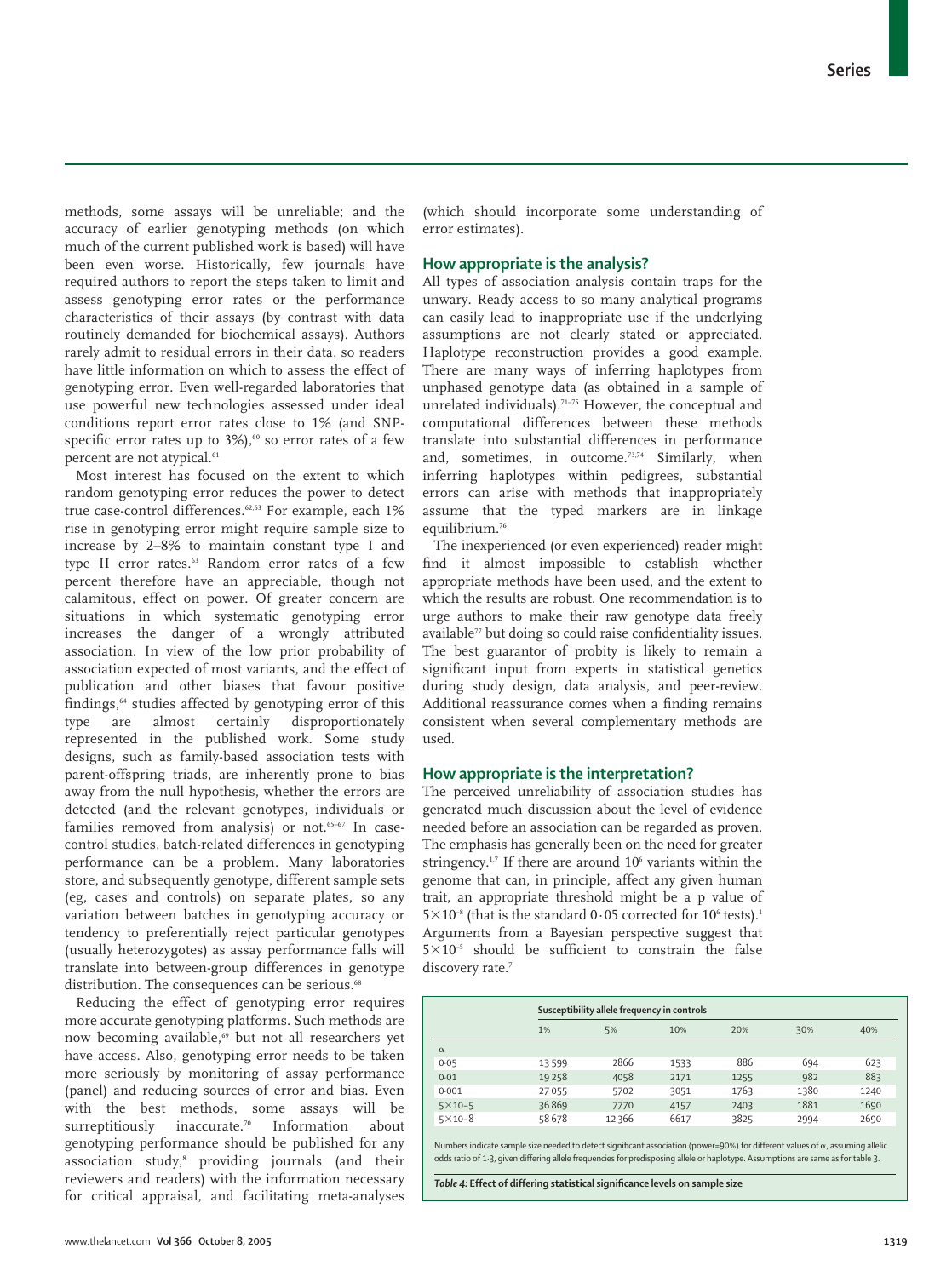#### *Panel:* **Detection and reduction of genotyping error in association studies**

#### **Ways of detecting error**

- Duplicate genotype assignment: discordance rate between two operators scoring same genotypes
- Duplicate genotyping on same assay: discrepancy rate when a proportion (more than 10%) of samples genotyped again with same method
- Duplicate genotyping on another assay: discrepancy rate when a proportion (more than 10%) of samples genotyped again with a different method
- Blank control wells: is there contamination of the PCR reagents? Is the plate oriented correctly?
- Expected allele frequencies: are allele (or haplotype) frequencies in line with those expected from previous data from similar ethnic groups?
- Hardy-Weinberg equilibrium: are genotype frequencies consistent with Hardy-Weinberg equilibrium? (Modest departures, especially in case samples, could be evidence of association, but see also an earlier paper in this series<sup>9</sup>)
- Between-run consistency: are there outlier batches with extreme allele or haplotype distributions that need to be targeted for repeat?
- Mendelian consistency: where related individuals have been typed, are genotypes consistent with mendelian expectation? (Note that in simple family structures typed for biallelic markers, not all genotyping errors will generate mendelian inconsistency)
- Assay performance: where the method provides these, are quality scores for individual genotypes and/or batches satisfactory?
- Linkage disequilibrium relations and haplotype structure: where several adjacent SNPs have been typed in a region of strong linkage disequilibrium, do haplotype relations suggest any fluctuations in genotyping performance? Appearance of haplotypes that have never been identified before can be a very sensitive measure of error

#### **Ways of minimising error**

- Assay design: robust assay design incorporating, where possible, quality checks (eg, obligate restriction sites in a PCR-RFLP assay). Confirm that assay detects all genotypes accurately by comparison with reference samples
- Monitor assay QC on assay-specific basis: derive and monitor quality control metrics (above) for each assay
- Complete genotyping: batch-related biases are most likely when genotyping call rates are low, so beware of any assay with poor call rate, or appreciable difference in call rate between cases and controls
- Mix sample sets within batches: ensure that cases and controls are mixed on the same plate (eg, by intercalating 96-well plates onto a single 384-well plate)
- If in doubt, retype: no single measure will detect all available errors and correcting all detectable errors will not reduce the error rate to zero. If the quality control metrics indicate assay failure, redesign the assay and retype

As with linkage studies,<sup>78</sup> such thresholds provide useful benchmarks, whether for a single study or a metaanalysis. However, a distinction needs to be made between thresholds and standards for proof beyond reasonable doubt (which should clearly tend towards the stringent) and those for publication (just that the study has been designed and done well). To limit publication to studies that prove association (or that achieve the difficult task of showing conclusively that variation within a gene does not make a material contribution) would paralyse research. Although the increases in sample size necessary to satisfy more stringent criteria are surprisingly modest (table 4), they can still exceed the scope of many current collections. Moreover, any policy insisting on such stringent criteria for publication would further complicate the task of obtaining an unbiased overview of all the data, positive or negative. Many good (largely negative, presumably) studies would not be disseminated, leaving the published work even more prone to bias.

The headline p value of an association study has little to do with experimental quality. Well run studies with large, appropriate samples, robust low-error genotyping, and clear primary hypotheses will advance knowledge even if

none of the association tests reaches significance at the threshold chosen. By contrast, few associations first reported from small sample sizes prove reliable in larger datasets.3,4 Studies of the role of the insertion/deletion variant in the gene encoding angiotensin-convertingenzyme in myocardial infarction<sup>79</sup> and of the Pro12Ala SNP in *PPARG* in type 2 diabetes<sup>12</sup> illustrate this point. Larger studies of the angiotensin-converting-enzyme insertion/deletion variant made clear that small casecontrol samples had overestimated the true effect, probably as a result of publication bias.79 In the other example, many of the early case-control studies were too small to provide any useful estimate of the true effect size.<sup>12</sup>

However, experimental quality cannot be the sole consideration for publication. Journals have to take account of the scientific interest of the findings; and, since only a few variants are likely to show association to any given phenotype, it is legitimate to regard positive findings as having intrinsically greater importance. The solution to this problem has to be rigorous criteria for study quality along with acceptable alternative mechanisms for the deposition and dissemination of all good-quality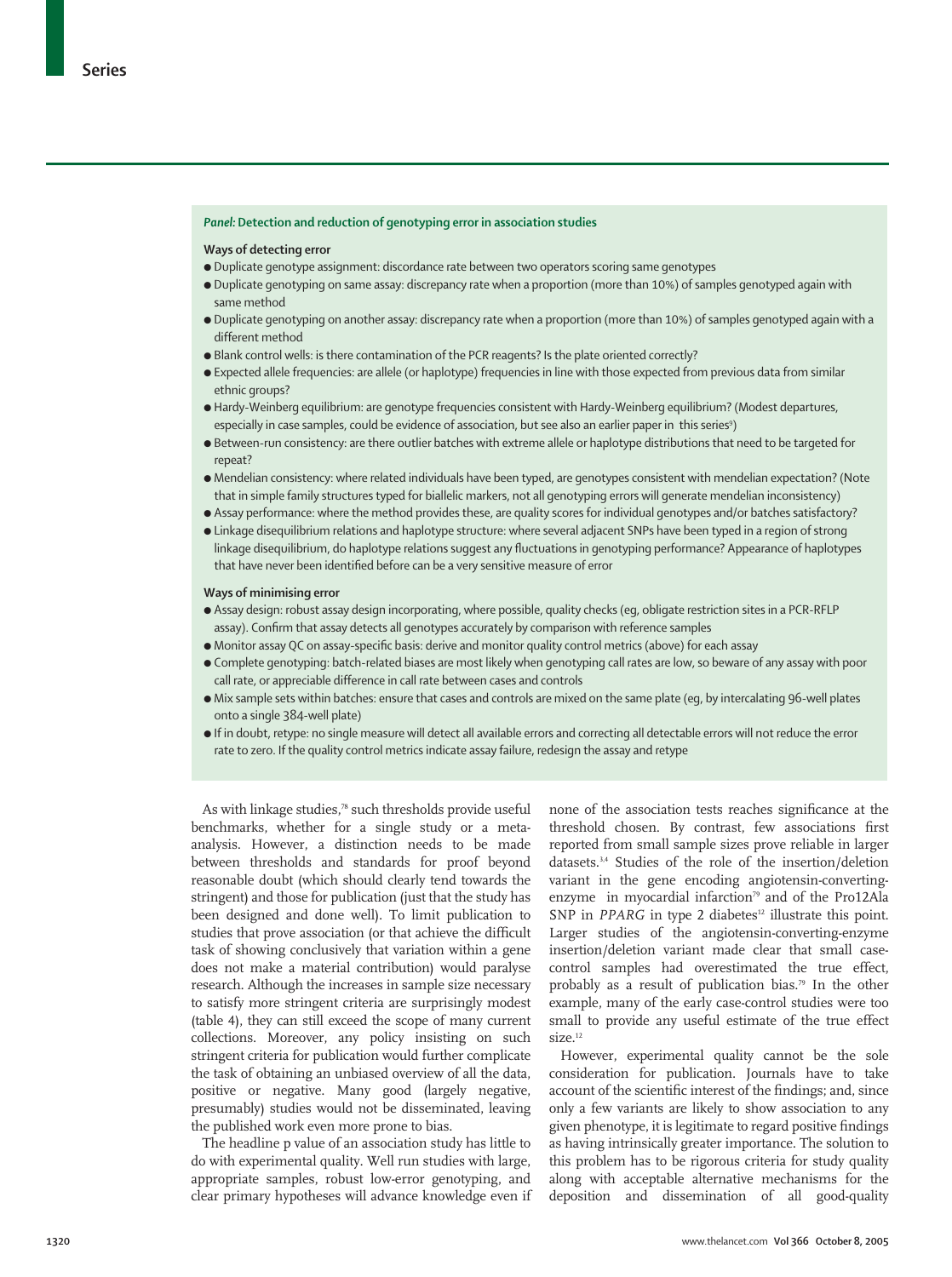association data. In the meantime, peer-review needs to weigh study quality and the apparent biological interest of the headline findings more equitably.

A related issue is the need for more complete statements of prior hypotheses and the range of analyses undertaken. Too often, in the effort to produce at least one p value that reaches nominal significance, exploratory analyses arising from post-hoc subdivision and stratification of the data are presented as major findings. One aspect of such multiple testing is easy to solve—by reporting the number of variants typed<sup>80</sup> and adjusting for this by standard methods based on the Bonferroni correction or alternatives such as the false discovery rate.<sup>81</sup> These adjustments can readily take account of correlations between the typed markers caused by linkage disequilibrium.82 Allowing for the proliferation of analyses that might be done at each locus is not so easy. For example, association could be sought at the level of the allele or the genotype: if the latter, several genetic models (eg, dominant, recessive) can be tested.83 If several markers have been typed, analyses of haplotype or diplotype frequency become possible.<sup>84</sup> Analyses might account for the effects of stratification by, or adjustment for, factors such as sex or disease subtype or age; additional phenotypes (age at disease onset, or another phenotype related to disease) could be included as outcome variables. Evidence of interaction effects (genegene or gene-environment) might be sought.<sup>85</sup> Where parent-offspring triads are typed, it becomes possible to test for parent-of-origin and a variety of epigenetic effects.<sup>86</sup> Any of these analytical manoeuvres might be entirely justified in any given study on the basis of prior biological hypotheses or the desire to replicate specific findings arising from previous studies. However, when there is no such justification, such repeated analyses will inflate the type 1 error of the study if no correction is made. In practice, the high degree of correlation between these analyses can make determination of the extent of any correction extremely difficult.

The challenge is to avoid making false attribution of associations based on post-hoc analyses without ruining the capacity to undertake potentially informative data exploration in what might be expensively acquired samples of richly-characterised individuals. Part of the answer must be a clearer statement of prior hypotheses (including, potentially, some form of prestudy registration of intent), and a more complete exposition of all the different analyses undertaken. Most importantly, showing that hypotheses generated from post-hoc analyses in one sample can be confirmed in directed analyses in others is essential for establishing their credibility.

## **The future**

It is time for a mature and balanced view of the merits of association studies. Individual association studies can be viewed as stages on a journey that starts with ignorance and (hopefully) ends with a clear and robust assessment of whether or not variation at a given locus contributes to disease susceptibility. Very rarely will conclusive evidence come from a single study. As Page and colleagues<sup>77</sup> point out, the major purpose of replication in association studies is not to improve the statistical significance of the findings. Replication studies provide insurance against errors and biases that can unavoidably afflict any individual study, and amplify confidence that any associations uncovered reflect processes that are biologically interesting (ie, a variant that truly influences disease susceptibility), rather than methodological inadequacies (inappropriate control groups, genotyping error, investigator biases, over-elaborate data exploration).77,87

The theoretical promise of association methodology in the analysis of multifactorial traits remains largely unproven. However, armed with burgeoning knowledge of the human genome, the availability of larger sample sets, and the increasing ability to type those samples rapidly and cheaply, the framework for progress is in place. Improved adherence to principles of good study design will help to ensure that this new capacity contributes to our understanding of the cause of common disease.

#### **Conflict of interest statement**

We declare that we have no conflict of interest.

#### **Acknowledgments**

We thank many colleagues in the genetics of type 2 diabetes and other polygenic disease for their useful discussion on these topics, especially Steven Wiltshire, Eleftheria Zeggini, Chris Groves, Tim Frayling, Michael Weedon, Kirsten Ward. ATH is a Wellcome Trust clinical research leave fellow.

#### **References**

- 1 Risch N, Merikangas K. The future of genetic studies of complex human diseases. *Science* 1996; **273:** 1516–17.
- 2 Lohmueller KE, Pearce CL, Pike M, Lander ES, Hirschhorn JN. Meta-analysis of genetic association studies supports a contribution of common variants to susceptibility to common disease. *Nat Genet* 2003; **33:** 177–82.
- 3 Ioannidis JPA, Trikalinos TA, Ntzani EE, Contopoulos-Ioannidis DG. Genetic associations in large versus small studies: an empirical assessment. *Lancet* 2003; **361:** 567–71.
- 4 Ioannidis JP, Ntzani EE, Trikalinos TA, Contopoulos-Ioannidis DG. Replication validity of genetic association studies. *Nat Genet* 2001; **29:** 306–09.
- 5 Hirschhorn JN, Lohmueller K, Byrne E, Hirschhorn K. A comprehensive review of genetic association studies. *Genet Med* 2002; **4:** 45–61.
- Zondervan KT, Cardon LR. The complex interplay among factors that influence allelic association. *Nat Rev Genet* 2004; **5:** 89–100.
- 7 Colhoun HM, McKeigue PM, Davey Smith G. Problems of reporting genetic associations with complex outcomes. *Lancet* 2003; **361:** 865–72.
- 8 Little J, Bradley L, Bray MS, et al. Reporting, appraising, and integrating data on genotype prevalence and gene-disease associations. *Am J Epidemiol* 2002; **156:** 300–10.
- 9 Cordell HJ, and Clayton DG. Genetic association studies. *Lancet* 2005; 366: 1121–31.
- 10 Cardon LR, Palmer LJ. Population stratification and spurious allelic association. *Lancet* 2003; **361:** 598–604.
- 11 Altmuller J, Palmer LJ, Fischer G, Scherb H, Wjst M. Genomewide scans of complex human diseases: true linkage is hard to find. *Am J Hum Genet* 2001; **69:** 936–50.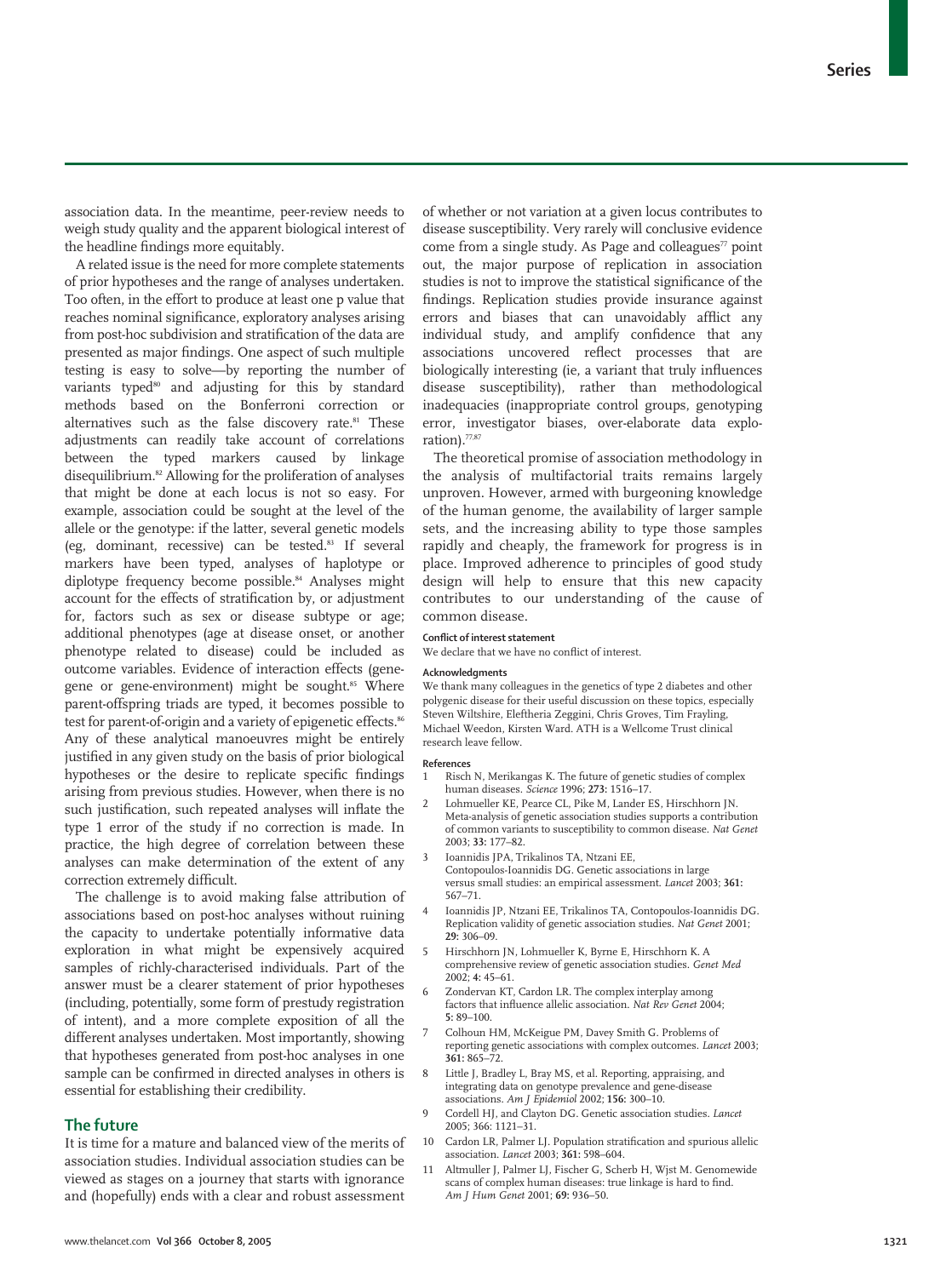- 12 Altshuler D, Hirschhorn JN, Klannemark M, et al. The common PPARg Pro12Ala polymorphism is associated with decreased risk of type 2 diabetes. *Nat Genet* 2000; **26:** 76–80.
- 13 Bertina RM, Koeleman BP, Koster T, et al. Mutation in blood coagulation factor V associated with resistance to activated protein C. *Nature* 1994; **369:** 64–67.
- 14 Hugot JP, Chamaillard M, Zouali H, et al. Association of NOD2 leucine-rich repeat variants with susceptibility to Crohn's disease. *Nature* 2001; **411:** 599–603.
- 15 Corder EH, Saunders AM, Strittmatter WJ, et al. Gene dose of apolipoprotein E type 4 allele and the risk of Alzheimer's disease in late onset families. *Science* 1993; **261:** 921–23.
- 16 Rubinsztein DC, Easton DF. Apolipoprotein E genetic variation and Alzheimer's disease. a meta-analysis. *Dement Geriatr Cogn Disord* 1999; **10:** 199–209.
- 17 Mann V, Ralston SH. Meta-analysis of COL1A1 Sp1 polymorphism in relation to bone mineral density and osteoporotic fracture. *Bone* 2003; **32:** 711–17.
- 18 Mann V, Hobson EE, Li B, et al. A COL1A1 Sp1 binding site polymorphism predisposes to osteoporotic fracture by affecting bone density and quality. *J Clin Invest* 2001; **107:** 899–907.
- 19 Zareparsi S, Branham KE, Li M, et al. Strong association of the Y402H variant in complement factor H at 1q32 with susceptibility to age-related macular degeneration. *Am J Hum Genet* 2005: **77:** 149–53.
- 20 Hageman GS, Anderson DH, Johnson LV, et al. A common haplotype in the complement regulatory gene factor H (HF1/CFH) predisposes individuals to age-related macular degeneration. *Proc Natl Acad Sci USA* 2005; **102:** 7227–32.
- 21 Haines JL, Hauser MA, Schmidt S, et al. Complement factor H variant increases the risk of age-related macular degeneration. *Science* 2005; **308:** 419–21.
- 22 Klein RJ, Zeiss C, Chew EY, et al. Complement factor H polymorphism in age-related macular degeneration. *Science* 2005; **308:** 385–89.
- 23 Edwards AO, Ritter R 3rd, Abel KJ, Manning A, Panhuysen C, Farrer LA. Complement factor H polymorphism and age-related macular degeneration. *Science* 2005; **308:** 421–24.
- Gloyn AL, Weedon MN, Owen KR, et al. Large-scale association studies of variants in genes encoding the pancreatic beta-cell KATP channel subunits Kir6.2 (KCNJ11) and SUR1 (ABCC8) confirm that the KCNJ11 E23K variant is associated with type 2 diabetes. *Diabetes* 2003; **52:** 568–72.
- 25 Ueda H, Howson JM, Esposito L, et al. Association of the T-cell regulatory gene CTLA4 with susceptibility to autoimmune disease. *Nature* 2003; **423:** 506–11.
- 26 Marron MP, Raffel LJ, Garchon HJ, et al. Insulin-dependent diabetes mellitus (IDDM) is associated with CTLA4 polymorphisms in multiple ethnic groups. *Hum Mol Genet* 1997; **6:** 1275–82.
- 27 Chistiakov DA, Turakulov RI. CTLA-4 and its role in autoimmune thyroid disease. *J Mol Endocrinol* 2003; **31:** 21–36.
- 28 Bennett ST, Todd JA. Human type 1 diabetes and the insulin gene: principles of mapping polygenes. *Annu Rev Genet* 1996; **30:** 343–70.
- 29 Engel LS, Taioli E, Pfeiffer R, et al. Pooled analysis and metaanalysis of glutathione S-transferase M1 and bladder cancer: a HuGE review. *Am J Epidemiol* 2002; **156:** 95–109.
- 30 Pennacchio LA, Olivier M, Hubacek JA, et al. An apolipoprotein influencing triglycerides in humans and mice revealed by comparative sequencing. *Science* 2001; **294:** 169–73.
- 31 McCarthy MI. Progress in defining the molecular basis of type 2 diabetes mellitus through susceptibility-gene identification. *Hum Mol Genet* 2004; **13** (suppl 1)**:** R33–41.
- 32 Weedon MN, Schwarz PE, Horikawa Y, et al. Meta-analysis and a large association study confirm a role for calpain-10 variation in type 2 diabetes susceptibility. *Am J Hum Genet* 2003; **73:** 1208–12.
- 33 McCarthy MI, Smedley D, Hide W. New methods for finding disease-susceptibility genes: impact and potential. *Genome Biol* 2003; **4:** 119.
- 34 Johnson GC, Esposito L, Barratt BJ, et al. Haplotype tagging for the identification of common disease genes. *Nat Genet* 2001; **29:** 233–37.
- 35 Carlson CS, Eberle MA, Rieder MJ et al. Selecting a maximally informative set of single-nucleotide polymorphisms for association analyses using linkage disequilibrium. *Am J Hum Genet* 2004; **74:** 106–20.
- 36 Wright AF, Hastie ND. Complex genetic diseases: controversy over the Croesus code. *Genome Biol* 2001; **2:** 1–8.
- 37 Weiss KM, Clark AG. Linkage disequilibrium and the mapping of complex human traits. *Trends Genet* 2002; **18:** 19–24.
- 38 Reich DE, Lander ES. On the allelic spectrum of human disease. *Trends Genet* 2001; **17:** 502–10.
- 39 Gabriel SB, Schaffner SF, Nguyen H, et al. The structure of haplotype blocks in the human genome. *Science* 2002; **296:** 2225–29.
- 40 Tabor HK, Risch NJ, Myers RM. Candidate-gene approaches for studying complex genetic traits: practical considerations. *Nat Rev Genet* 2002; **3:** 391–97.
- 41 Hudson TJ. Wanted: regulatory SNPs. *Nat Genet* 2003; **33:** 439–40.
- 42 Silander K, Mohlke KL, Scott LJ, et al. Genetic variation near the hepatocyte nuclear factor-4 gene predicts susceptibility to type 2 diabetes. *Diabetes* 2004; **53:** 1141–49.
- 43 Love-Gregory L, Wasson J, Ma J, et al. A common polymorphism in the upstream promoter region of the hepatocyte nuclear factor4 gene on chromosome 20q is associated with type 2 diabetes and appears to contribute to the evidence for linkage in an Ashkenazi Jewish population. *Diabetes* 2004; **53:** 1134–40.
- Thomas H, Jaschkowitz K, Bulman M, et al. A distant upstream promoter of the HNF-4alpha gene connects the transcription factors involved in maturity-onset diabetes of the young. *Hum Mol Genet* 2001; **10:** 2089–97.
- 45 Boj SF, Parrizas M, Maestro MA, Ferrer J. A transcription factor regulatory circuit in differentiated pancreatic cells. *Proc Natl Acad Sci USA* 2001; **98:** 14481–86.
- 46 Loots GG, Ovcharenko I, Pachter L, Dubchak I, Rubin EM. rVista for comparative sequence-based discovery of functional transcription factor binding sites. *Genome Res* 2002; **12:** 832–39.
- 47 Knight JC, Keating BJ, Rockett KA, Kwiatkowski DP. In vivo characterization of regulatory polymorphisms by allele-specific quantification of RNA polymerase loading. *Nat Genet* 2003; **33:** 469–75.
- 48 Lo HS, Wang Z, Hu Y, et al. Allelic variation in gene expression is common in the human genome. *Genome Res* 2003; **13:** 1855–62.
- 49 Carlson CS, Eberle MA, Kruglyak L, Nickerson DA. Mapping complex disease loci in whole-genome association studies. *Nature* 2004; **429:** 446–52.
- 50 Ozaki K, Ohnishi Y, Iida A, et al. Functional SNPs in the lymphotoxin- $\alpha$  gene that are associated with susceptibility to myocardial infarction. *Nat Genet* 2002; **32:** 650–54.
- 51 Jellema A, Zeegers MP, Feskens EJ, Dagnelie PC, Mensink RP. Gly972Arg variant in the insulin receptor substrate-1 gene and association with type 2 diabetes: a meta-analysis of 27 studies. *Diabetologia* 2003; **46:** 990–95.
- 52 Teng J, Risch N. The relative power of family-based and case-control designs for linkage disequilibrium studies of complex human diseases. II. Individual genotyping. *Genome Res* 1999; **9:** 234–41.
- 53 Frayling TM, Wiltshire S, Hitman GA, et al. Young-onset type 2 diabetes families are the major contributors to genetic loci in the Diabetes UK Warren 2 genome scan and identify putative novel loci on chromosomes 8q21, 21q22, and 22q11. *Diabetes* 2003; **52:** 1857–63.
- 54 Fingerlin TE, Boehnke M, Abecasis GR. Increasing the power and efficiency of disease-marker case-control association studies through use of allele-sharing information. *Am J Hum Genet* 2004; **74:** 432–43.
- 55 Bacanu SA, Devlin B, Roeder K. The power of genomic control. *Am J Hum Genet* 2000; **66:** 1933–44.
- 56 Hopper JL, Bishop DT, Easton DF. Population-based family studies in genetic epidemiology. *Lancet* (in press).
- 57 Campbell MJ, Julious SA, Altman DG. Estimating sample sizes for binary, ordered categorical, and continuous outcomes in two group comparisons. *BMJ* 1995; **311:** 1145–48.
- 58 Wacholder S, Chanock S, Garcia-Closas M, El Ghormli L, Rothman N. Assessing the probability that a positive report is false: an approach for molecular epidemiology studies. *J Natl Canc Inst* 2004; 96: 434–42.